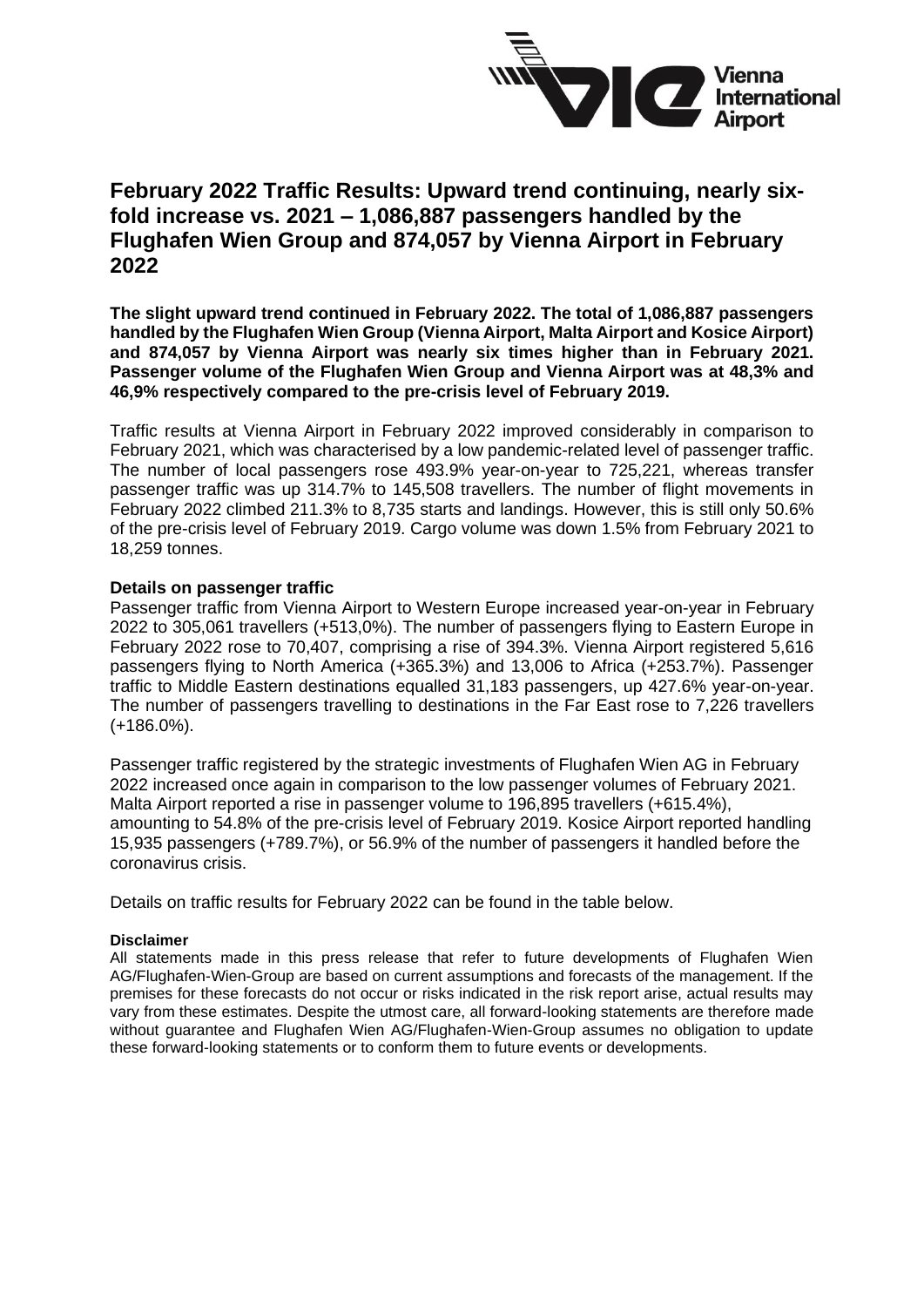# **Traffic Development February 2022**

## **Vienna Airport (VIE)**

|                                | 02/2022 | 02/2021 | 02/2019   | 01-02/2022 | Diff. %<br>2021 | Diff. %<br>2019 |
|--------------------------------|---------|---------|-----------|------------|-----------------|-----------------|
| Passengers arr+dep+transit     | 874,057 | 158,786 | 1,863,688 | 1,693,731  | $+374.3$        | $-54.2$         |
| Local passengers arr+dep       | 725,221 | 122,115 | 1,506,199 | 1,360,595  | $+403.1$        | $-53.9$         |
| Transfer passengers<br>arr+dep | 145,508 | 35,084  | 350,308   | 325,618    | $+294.9$        | $-55.2$         |
| Flight movements arr+dep       | 8,735   | 2.806   | 17,263    | 18,536     | $+183.5$        | $-47.7$         |
| Cargo arr+dep (in tonnes)      | 18,259  | 18,543  | 20,219    | 39,029     | $+2.0$          | $-5.8$          |
| MTOW (in tonnes)               | 372,198 | 141,662 | 703,593   | 804,738    | $+157.5$        | $-44.4$         |

#### **Malta Airport (MLA, fully consolidated)**

|                                | 02/2022 | 02/2021 | 02/2019 | 01-02/2022 | Diff. %<br>2021 | Diff. %<br>2019 |
|--------------------------------|---------|---------|---------|------------|-----------------|-----------------|
| Passengers arr+dep+transit     | 196,895 | 27,524  | 359,455 | 356,252    | $+436.0$        | $-50.9$         |
| Local passengers arr+dep       | 196,786 | 27,460  | 358,353 | 355,746    | $+437.0$        | $-50.8$         |
| Transfer passengers<br>arr+dep | 106     | 62      | 1,052   | 502        | $+132.4$        | $-83.3$         |
| Flight movements arr+dep       | 1,623   | 443     | 2,854   | 3,327      | $+212.7$        | $-44.9$         |
| Cargo arr+dep (in tonnes)      | 1,067   | 1.241   | 1,234   | 2,255      | $-2.7$          | $-12.2$         |
| MTOW (in tonnes)               | 62,543  | 15,636  | 108,342 | 128,462    | $+241.9$        | $-43.9$         |

## **Kosice Airport (KSC, consolidated at equity)**

|                                | 02/2022 | 02/2021 | 02/2019 | 01-02/2022 | Diff. %<br>2021 | Diff. %<br>2019 |
|--------------------------------|---------|---------|---------|------------|-----------------|-----------------|
| Passengers arr+dep+transit     | 15,935  | 1.791   | 27,987  | 28,486     | $+509.2$        | $-47.4$         |
| Local passengers arr+dep       | 15,935  | 1,791   | 27,987  | 28,486     | $+509.2$        | $-47.1$         |
| Transfer passengers<br>arr+dep | 0       | 0       | 0       | 0          | n.a.            | n.a.            |
| Flight movements arr+dep       | 134     | 16      | 350     | 258        | $+377.8$        | $-64.7$         |
| Cargo arr+dep (in tonnes)      | 0       | 0       | 5       | O          | n.a.            | $-100.0$        |
| MTOW (in tonnes)               | 4,354   | 580     | 7,592   | 8,454      | $+393.2$        | $-46.8$         |

#### **Vienna Airport and strategic investments (VIE, MLA, KSC)**

|                                | 02/2022   | 02/2021 | 02/2019   | 01-02/2022 | Diff. %<br>2021 | Diff. %<br>2019 |
|--------------------------------|-----------|---------|-----------|------------|-----------------|-----------------|
| Passengers arr+dep+transit     | 1,086,887 | 188,101 | 2,251,130 | 2,078,469  | $+385.4$        | $-53.5$         |
| Local passengers arr+dep       | 937,942   | 151,366 | 1,892,539 | 1,744,827  | $+411.2$        | $-53.2$         |
| Transfer passengers<br>arr+dep | 145,614   | 35,146  | 351,360   | 326,120    | $+294.5$        | $-55.3$         |
| Flight movements arr+dep       | 10,492    | 3.265   | 20,467    | 22,121     | $+188.9$        | -47.6           |
| Cargo arr+dep (in tonnes)      | 19,326    | 19.784  | 21,457    | 41,284     | $+1.7$          | $-6.2$          |
| MTOW (in tonnes)               | 439,095   | 157,878 | 819,527   | 941,654    | $+167.7$        | $-44.4$         |

*Note: Total number of passengers includes local, transfer and transit passengers, Traffic data adjusted.*

**Contact: Press Office of Flughafen Wien AG** Peter Kleemann, Company Spokesperson Tel.: (+43-1-) 7007-23000